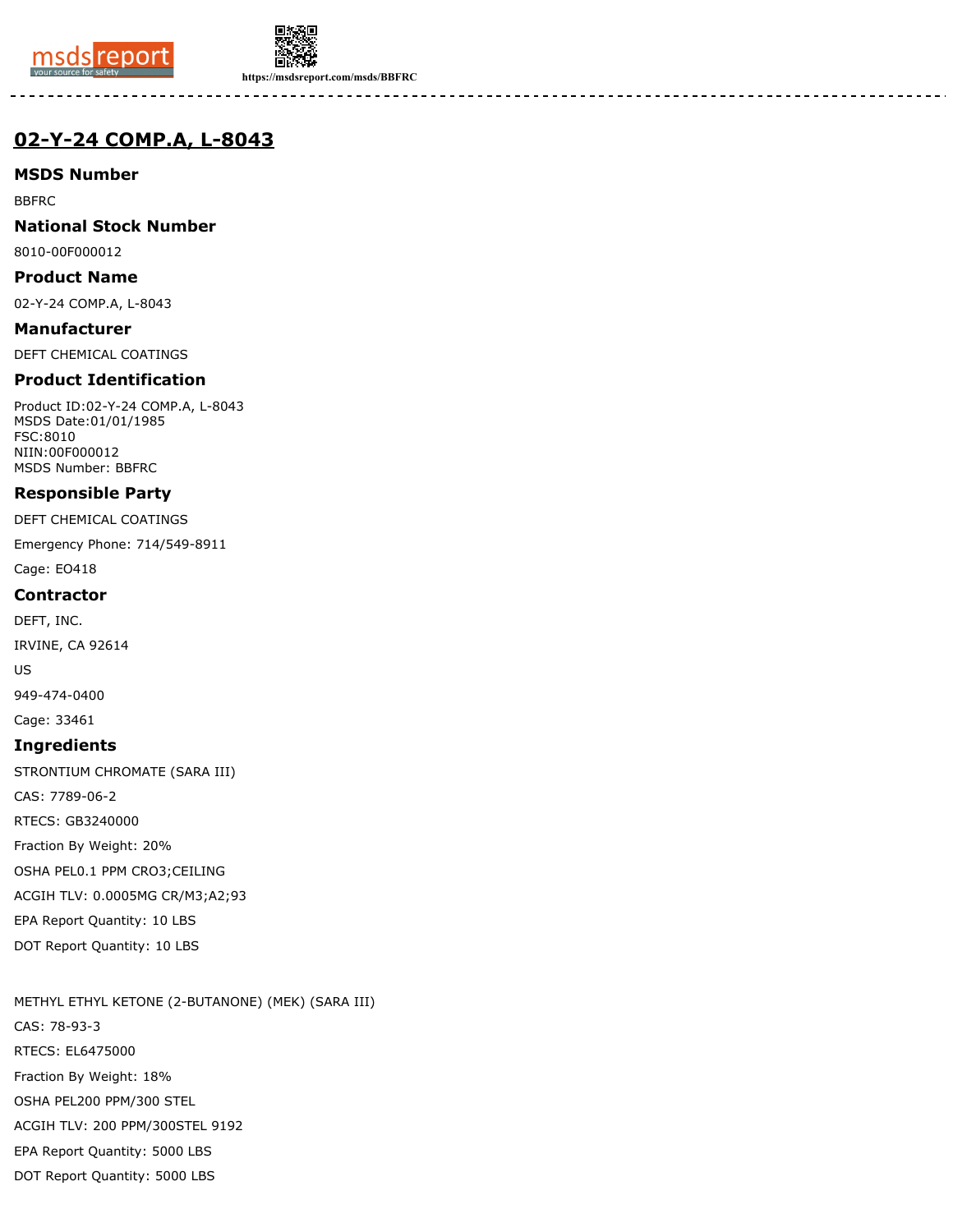



LACQUER DILUENT #6 (ALIPHATIC HYDROCARBON) Fraction By Weight: 8% ACGIH TLV: 250PPM

TOLUENE (SARA III) CAS: 108-88-3 RTECS: XS5250000 Fraction By Weight: 7% OSHA PEL200 PPM/150 STEL ACGIH TLV: 50 PPM; 9293 EPA Report Quantity: 1000 LBS DOT Report Quantity: 1000 LBS

N-BUTYL ACETATE (SARA III)

CAS: 123-86-4

RTECS: AF7350000

Fraction By Weight: 7%

OSHA PEL150 PPM/200 STEL

ACGIH TLV: 150 PPM/200STEL;9192

EPA Report Quantity: 5000 LBS

DOT Report Quantity: 5000 LBS

#### **Hazards**

Effects of Overexposure:INHALATION-ANESTHETIC;PROGRESSIVE NERVOUS SYSTEM DEPRESSION;SKIN OR EYES-SENSITIZER.

#### **First Aid**

First Aid:REMOVE FROM EXPOSURE. RESTORE BREATHING. EYES-FLUSH WITH WATER. SKIN-WASH AREAS WITH WATER, REMOVE CONTAMINATED CLOTHING. CALL A PHYSICIAN.

### **Fire Fighting**

Flash Point:24F TCC Lower Limits:1.0 Extinguishing Media:FOAM, CO2, DRY CHEMICAL, WATER FOG. Fire Fighting Procedures:USE FOG NOZZLES IF WATER IS USED. FULL PROTECTIVE EQUIPMENT Unusual Fire/Explosion Hazard:CLOSED CONTAINERS MAY EPLODE WHEN EXPOSED TO EXTREME HEAT. APPLIC TO HOT SURFACES-SPECIAL PRECAUTION

### **Accidental Release**

**Exposure Controls**

Spill Release Procedures:REMOVE ALL SOURCES OF IGNITION. VENTILATE AREA. AVOID BREATHING VAPORS. CONTAIN AND MOVE WITH INERT ABSORBENT AND NON-SPARKING TOOLS.

#### **Handling**

Handling and Storage Precautions:STORE LARGE QUANTITIES IN BUILDINGS DESIGNED TO COMPLY WITH OSHA 1910.106. Other Precautions:KEEP CLOSURE TIGHT AND CONTAINER UPRIGHT TO PREVENT LEAKAGE. DO NOT STORE OR USE NEAR HEAT, SPARKS OR FLAME. STORE ONLY IN WL VENTILATED AREAS. PREVENT PROLONGED OR REPEATED VAPOR EXPOSR